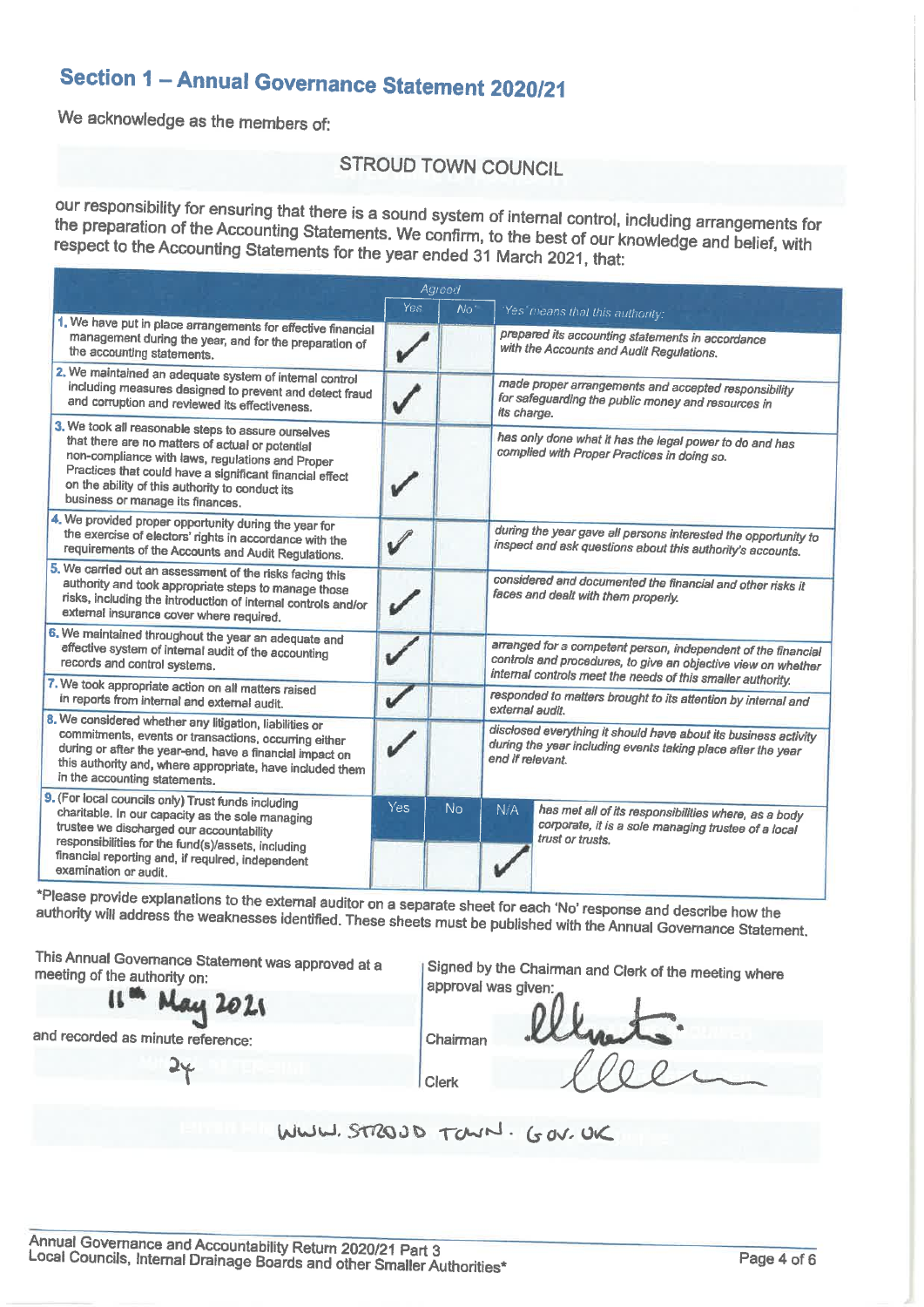## Section 2 - Accounting Statements 2020/21 for

### **Stroud Town Council**

|                                                                                        |                       | Year ending            | Notes and guidance                                                                                                                                                                                               |  |  |
|----------------------------------------------------------------------------------------|-----------------------|------------------------|------------------------------------------------------------------------------------------------------------------------------------------------------------------------------------------------------------------|--|--|
| 1. Balances brought                                                                    | 31 March<br>2020<br>£ | 31 March<br>2021<br>£. | Please round all figures to nearest £1. Do not leave any<br>boxes blank and report £0 or Nil balances. All figures must<br>agree to underlying financial records.                                                |  |  |
| forward                                                                                | 706,242               | 688,972                | Total balances and reserves at the beginning of the year<br>as recorded in the financial records. Value must agree to<br>Box 7 of previous year.                                                                 |  |  |
| 2. (+) Precept or Rates and<br>Levies                                                  | 682,953               |                        | Total amount of precept (or for IDBs rates and levies)<br>735,880 received or receivable in the year. Exclude any grants<br>received.                                                                            |  |  |
| 3. (+) Total other receipts                                                            | 124,243               | 60,913                 | Total income or receipts as recorded in the cashbook less<br>the precept or rates/levies received (line 2). Include any<br>grants received.                                                                      |  |  |
| 4. (-) Staff costs                                                                     | 328,264               | 346,567                | Total expenditure or payments made to and on behalf<br>of all employees. Include gross salaries and wages,<br>employers NI contributions, employers pension<br>contributions, gratuities and severance payments. |  |  |
| 5. (-) Loan interest/capital<br>repayments                                             | 35,248                |                        | Total expenditure or payments of capital and interest<br>35,248 made during the year on the authority's borrowings (if any).                                                                                     |  |  |
| 6. (-) All other payments                                                              | 460,954               | 321,693                | Total expenditure or payments as recorded in the cash-<br>book less staff costs (line 4) and loan interest/capital<br>repayments (line 5).                                                                       |  |  |
| $7.$ (=) Balances carried<br>forward                                                   | 688,972               | 782,257                | Total balances and reserves at the end of the year. Must<br>equal (1+2+3) - (4+5+6).                                                                                                                             |  |  |
| 8. Total value of cash and                                                             |                       |                        |                                                                                                                                                                                                                  |  |  |
| short term investments                                                                 | 693,738               |                        | The sum of all current and deposit bank accounts, cash<br>791,716 holdings and short term investments held as at 31 March -<br>To agree with bank reconciliation.                                                |  |  |
| 9. Total fixed assets plus<br>long term investments<br>and assets                      | 1,006,365             | 1,027,434              | The value of all the property the authority owns - it is made<br>up of all its fixed assets and long term investments as at<br>31 March.                                                                         |  |  |
| 10. Total borrowings                                                                   | 312,619               | 286,750                | The outstanding capital balance as at 31 March of all loans<br>from third parties (including PWLB).                                                                                                              |  |  |
| 11. (For Local Councils Only) Disclosure note<br>re Trust funds (including charitable) |                       | Yes<br>N <sub>o</sub>  | The Council, as a body corporate, acts as sole trustee for<br>and is responsible for managing Trust funds or assets.                                                                                             |  |  |
|                                                                                        |                       | $\checkmark$           | N.B. The figures in the accounting statements above do<br>not include any Trust transactions.                                                                                                                    |  |  |

I certify that for the year ended 31 March 2021 the Accounting Statements in this Annual Governance and Accountability Return have been prepared on either a receipts and payments or income and expenditure basis following the guidance in Governance and Accountability for Smaller Authorities - a Practitioners' Guide to Proper Practices and present fairly the financial position of this authority.

Signed by Responsible Financial Officer before being presented to the authority for approval

Date

11 M May 2021

I confirm that these Accounting Statements were approved by this authority on this date:

 $11|05|21$ 

26

as recorded in minute reference:

Signed by Chairman of the meeting where the Accounting<br>Statements were approved